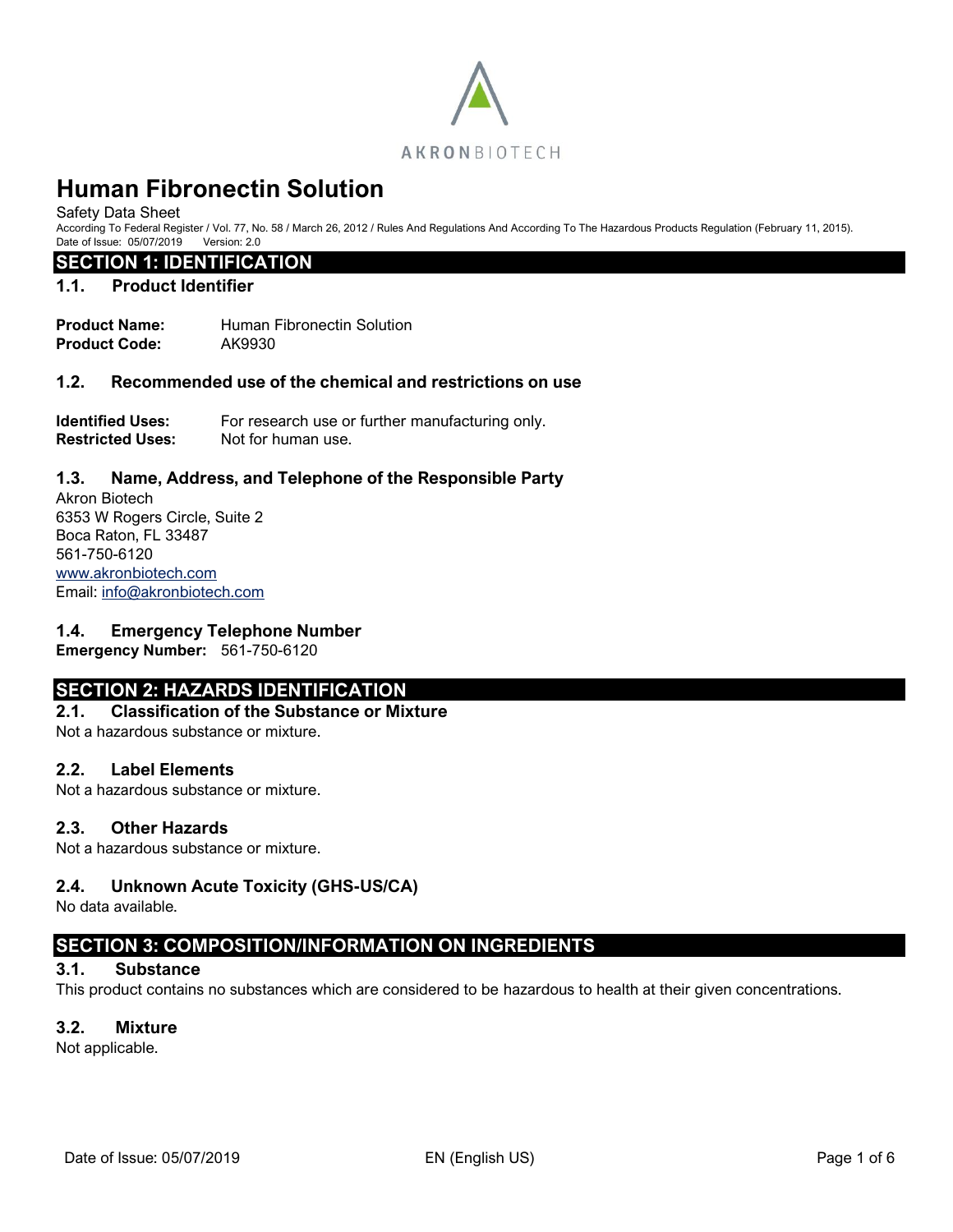Safety Data Sheet

According To Federal Register / Vol. 77, No. 58 / March 26, 2012 / Rules And Regulations And According To The Hazardous Products Regulation (February 11, 2015).

# **SECTION 4: FIRST AID MEASURES**

# **4.1. Description of First-aid Measures**

#### **Inhalation:**

Not expected to be an inhalation hazard under anticipated conditions of normal use of this material. Seek medical advice if necessary.

#### **Skin Contact:**

Remove contaminated clothing. Rinse affected area with water for at least 15 minutes. Obtain medical attention if irritation develops or persists.

#### **Eye Contact:**

Rinse cautiously with water for at least 15 minutes. Remove contact lenses, if present and easy to do. Continue rinsing. Obtain medical attention if irritation develops or persists.

#### **Ingestion:**

Rinse mouth with water. Do NOT induce vomiting. Obtain medical attention.

### **4.2. Most Important Symptoms and Effects Both Acute and Delayed**

Not applicable.

# **4.3. Indication of Any Immediate Medical Attention and Special Treatment Needed**

Not applicable.

# **SECTION 5: FIRE-FIGHTING MEASURES**

#### **5.1. Extinguishing Media**

**Suitable extinguishing media:** Alcohol-resistant foam, dry chemical powder, carbon dioxide, water fog or spray. **Unsuitable extinguishing media:** No data available.

#### **5.2. Special Hazards Arising From the Substance or Mixture**

No data available.

#### **5.3. Advice for Firefighters**

Standard procedure for chemical fires.

# **SECTION 6: ACCIDENTAL RELEASE MEASURES**

#### **6.1. Personal Precautions, Protective Equipment and Emergency Procedures**

Always wear recommended Personal Protective Equipment. Ensure adequate ventilation. See Section 8 for more detail.

#### **6.2. Environmental Precautions**

Do not let product enter drains. Discharge into the environment must be avoided.

#### **6.3. Methods and Materials for Containment and Cleaning Up**

Soak up with inert absorbent material.

#### **6.4. Reference to Other Sections**

See Section 8 for exposure controls and personal protection and Section 13 for disposal considerations.

# **SECTION 7: HANDLING AND STORAGE**

# **7.1. Precautions for Safe Handling**

Use appropriate personal protective equipment (PPE). Avoid contact with skin and eyes. Do not ingest product. Avoid inhalation of vapor or mist. Keep open containers upright to prevent leakage.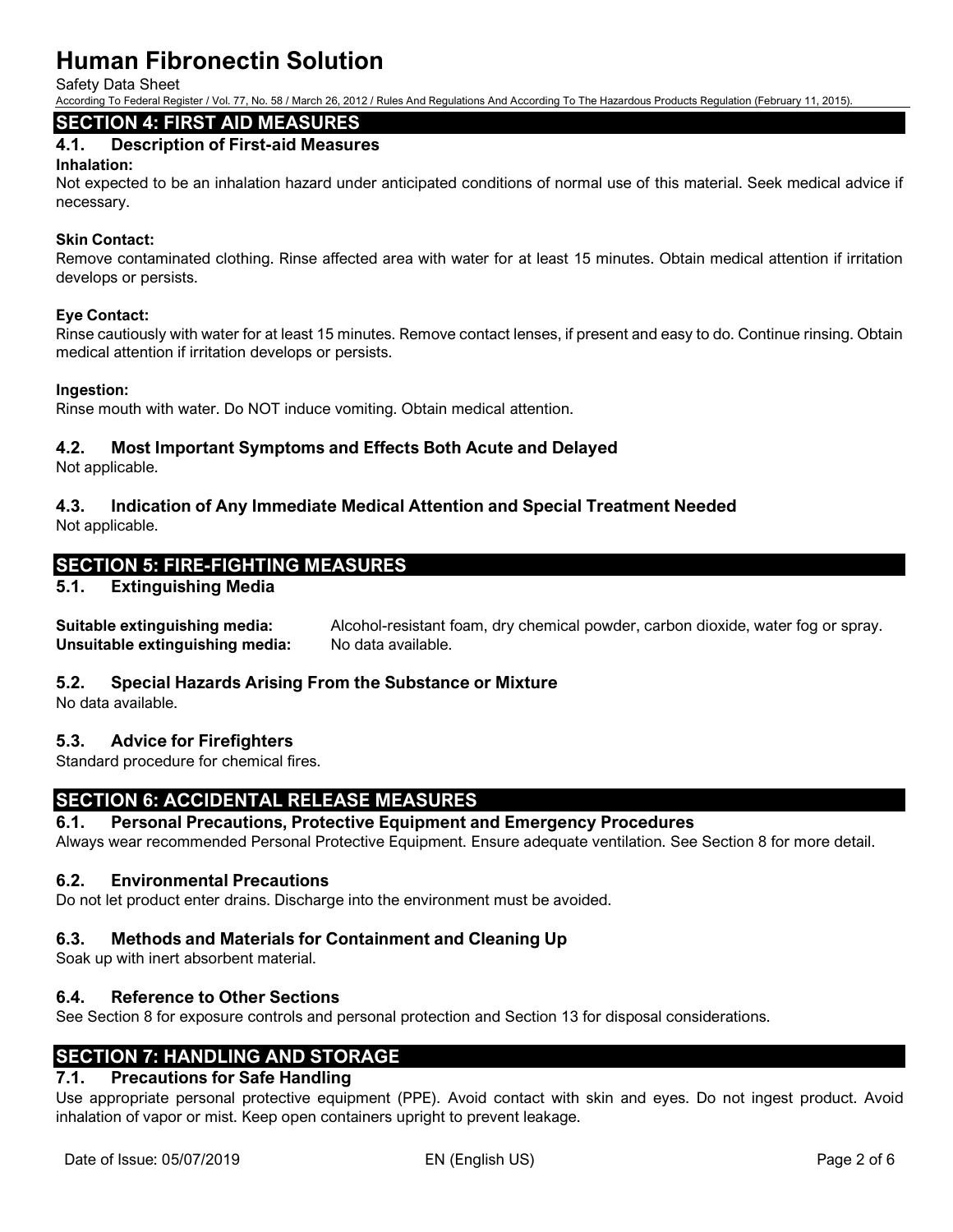Safety Data Sheet

According To Federal Register / Vol. 77, No. 58 / March 26, 2012 / Rules And Regulations And According To The Hazardous Products Regulation (February 11, 2015).

#### **7.2. Conditions for Safe Storage, Including Any Incompatibilities**

Keep container tightly closed in a dry, well-ventilated place and at a temperature of 2-8°C.

# **7.3. Specific End Use(s)**

Apart from the uses mentioned in section 1.2 no other specific uses are stipulated.

# **SECTION 8: EXPOSURE CONTROLS/PERSONAL PROTECTION**

#### **8.1. Control Parameters**

The product contains no substances with occupational exposure limit values from the manufacturer, supplier, importer, or the appropriate advisory agency including: ACGIH (TLV), AIHA (WEEL), NIOSH (REL), OSHA (PEL), Canadian provincial governments, or the Mexican government.

### **8.2. Exposure Controls**

#### **Appropriate Engineering Controls:**

Handle in accordance with good industrial hygiene and safety practice. Emergency eye wash fountains and safety showers should be available in the immediate vicinity of any potential exposure. Ensure adequate ventilation, especially in confined areas.

#### **Personal Protective Equipment (PPE)**:

#### **Hand Protection:**

Handle with gloves. Gloves must be inspected prior to use. Use proper glove removal technique (without touching glove's outer surface) to avoid skin contact with this product. Dispose of contaminated gloves after use in accordance with applicable laws and good laboratory practices. Wash and dry hands.

#### **Eye Protection:**

Use face shield, chemical goggles or safety glasses tested and approved under appropriate government standards such as NIOSH (US) or EN 166 (EU).

#### **Skin and Body Protection:**

Complete suit protecting against chemicals. The type of protective equipment must be selected according to an appropriate risk assessment.

#### **Respiratory Protection:**

In case of inadequate ventilation, oxygen deficient atmosphere, or where exposure levels are not known wear approved respirators and components tested and approved under appropriate government standards such as NIOSH (US) or CEN (EU).

#### **Hygiene measures:**

Handle in accordance with good industrial hygiene and safety practice.

#### **Environmental Exposure Controls:**

Do not let product enter drains.

# **SECTION 9: PHYSICAL AND CHEMICAL PROPERTIES**

#### **9.1. Information on Basic Physical and Chemical Properties**

| Appearance                   | : Clear, colorless solution |
|------------------------------|-----------------------------|
| Odor                         | Not available<br>÷          |
| Odor threshold               | Not available<br>t.         |
| pH                           | : Not available             |
| Melting point/freezing point | : Not available             |
| Boiling point/boiling range  | Not available               |
| Flash point                  | Not available               |
|                              |                             |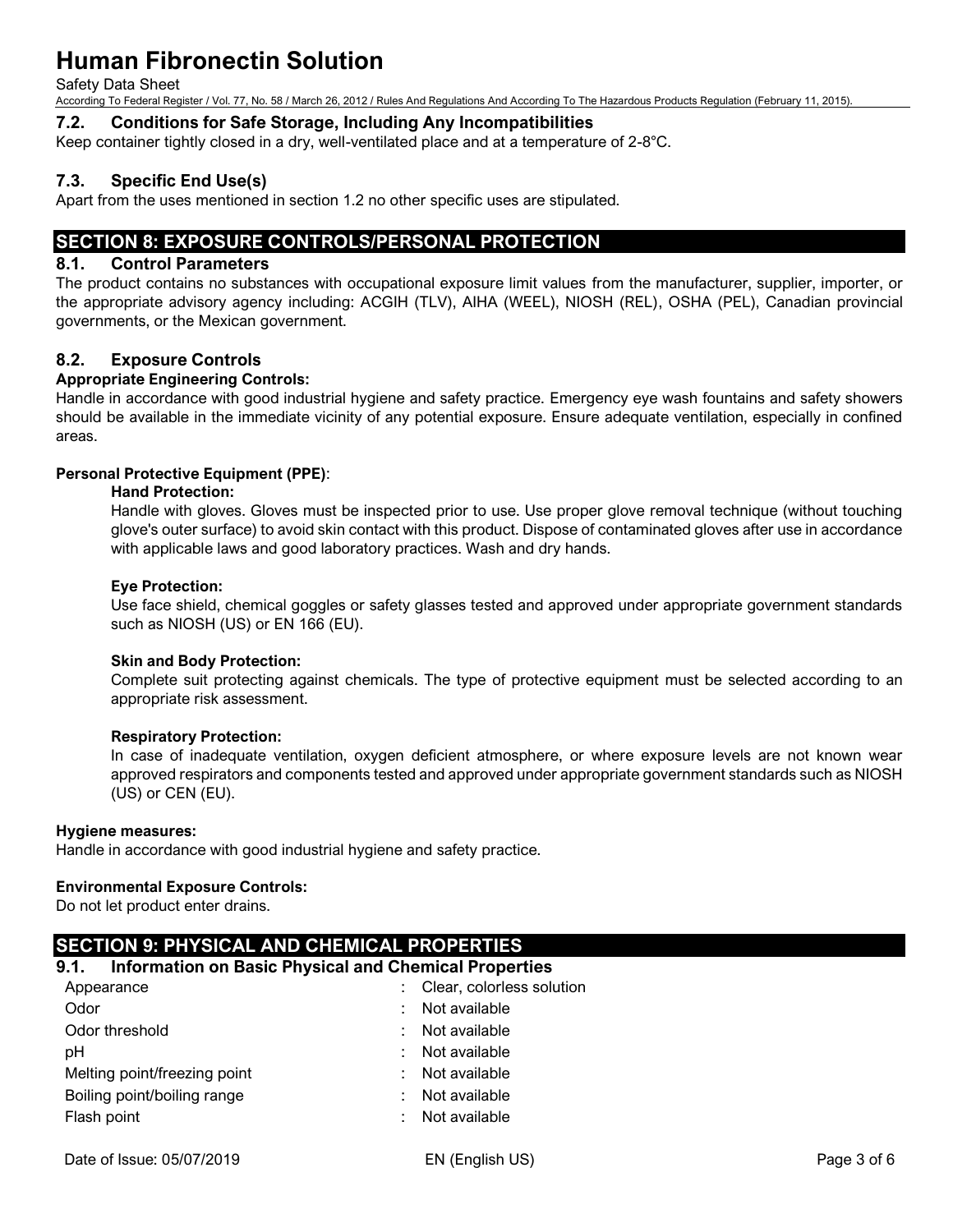#### Safety Data Sheet

According To Federal Register / Vol. 77, No. 58 / March 26, 2012 / Rules And Regulations And According To The Hazardous Products Regulation (February 11, 2015).

| Evaporation rate                       | Not available |
|----------------------------------------|---------------|
| Flammability (solid, gas)              | Not available |
| Lower flammable limit                  | Not available |
| Upper flammable limit                  | Not available |
| Vapor pressure                         | Not available |
| Relative vapor density at 20°C         | Not available |
| Relative density                       | Not available |
| Solubility                             | Not available |
| Partition coefficient: N-Octanol/Water | Not available |
| Auto-ignition temperature              | Not available |
| Viscosity                              | Not available |

# **SECTION 10: STABILITY AND REACTIVITY**

**10.1. Reactivity** No data available.

#### **10.2. Chemical Stability**

Stable under recommended handling and storage conditions (see Section 7).

### **10.3. Possibility of Hazardous Reactions**

No data available.

#### **10.4. Conditions to Avoid**

No data available.

#### **10.5. Incompatible Materials**

No data available.

#### **10.6. Hazardous Decomposition Products**

Under normal conditions of storage and use, hazardous decomposition products should not be produced.

# **SECTION 11: TOXICOLOGICAL INFORMATION**

#### **11.1. Information on Toxicological Effects**

There is no data available indicating acute toxicity.

| <b>Respiratory Exposure</b>                        | Not classified |
|----------------------------------------------------|----------------|
| <b>Ingestion Exposure</b>                          | Not classified |
| Skin Exposure                                      | Not classified |
| Eye Exposure                                       | Not classified |
| <b>Germ Cell Mutagenicity</b>                      | Not classified |
| Carcinogenicity                                    | Not classified |
| <b>Reproductive Toxicity</b>                       | Not classified |
| Specific Target Organ Toxicity (Single Exposure)   | Not classified |
| Specific Target Organ Toxicity (Repeated Exposure) | Not classified |
| <b>Aspiration Hazard</b>                           | Not classified |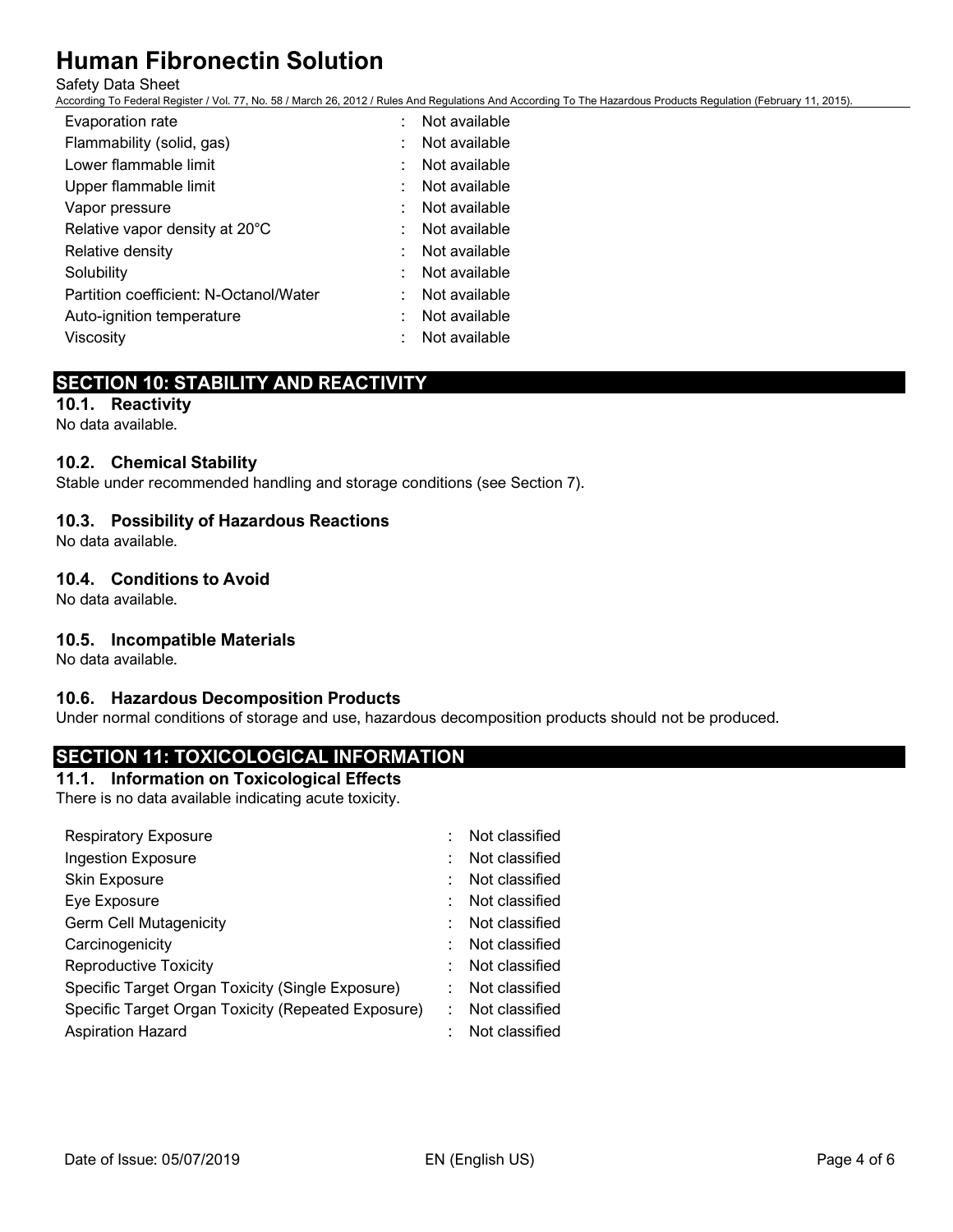Safety Data Sheet

According To Federal Register / Vol. 77, No. 58 / March 26, 2012 / Rules And Regulations And According To The Hazardous Products Regulation (February 11, 2015).

# **SECTION 12: ECOLOGICAL INFORMATION**

#### **12.1. Ecotoxicity**

The product contains no substances known to be hazardous to the environment or not degradable in waste water treatment plants.

#### **12.2. Persistence and Degradability**

No data available.

#### **12.3. Bioaccumulative Potential**

No data available.

#### **12.4. Mobility in Soil**

No data available.

#### **12.5. Other Adverse Effects**

No data available.

# **SECTION 13: DISPOSAL CONSIDERATIONS**

#### **13.1. Waste treatment methods**

Treatment of waste per local authority regulations. Empty containers may retain product residues. Avoid disposal of material into untreated sewers. Disposal of this product, solutions and any by-products should at all times comply with the requirements of environmental protection and waste disposal legislation and any regional, national and local authority requirements.

# **SECTION 14: TRANSPORT INFORMATION**

The shipping description(s) stated herein were prepared in accordance with certain assumptions at the time the SDS was authored and can vary based on a number of variables that may or may not have been known at the time the SDS was issued.

| UN number                    | No data available |
|------------------------------|-------------------|
| UN proper shipping name      | No data available |
| Transport hazard class       | No data available |
| Packing group                | No data available |
| <b>Environment Hazards</b>   | No data available |
| Special precautions for user | No data available |
| Transport in bulk            | No data available |

# **SECTION 15: REGULATORY INFORMATION**

# **15.1. US Federal Regulations**

#### **SARA 302 Components**

This product does not contain any chemical components subject to the reporting requirements of SARA Title III, Section 302.

#### **SARA 313 Components**

This product does not contain any chemical components subject to the reporting requirements of SARA Title III, Section 313.

#### **SARA 311/312 Hazardous Categorization**

|                 | No data available |
|-----------------|-------------------|
|                 | No data available |
|                 | No data available |
| <b>Contract</b> | No data available |
|                 | No data available |
|                 |                   |